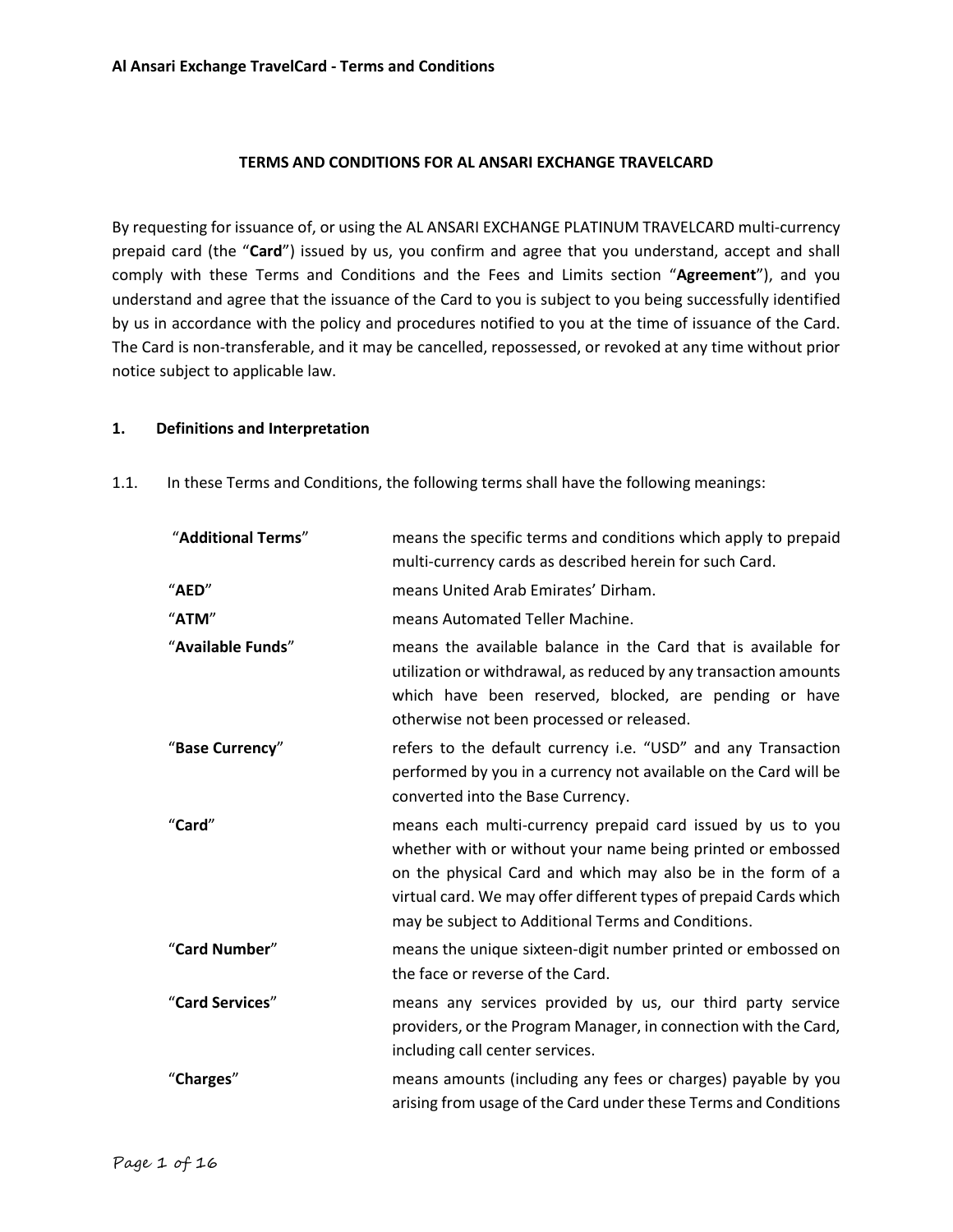|                |  |  | and includes, without limitation all transactions fees, service |  |  |  |  |
|----------------|--|--|-----------------------------------------------------------------|--|--|--|--|
|                |  |  | charges, additional expenses, damages, legal costs and          |  |  |  |  |
| disbursements. |  |  |                                                                 |  |  |  |  |

| "E-commerce website" | means internet websites where merchant accepts the Card for |
|----------------------|-------------------------------------------------------------|
|                      | purchase of goods and services                              |

- **"Website"** means the website at the URL [www.alansariexchangetravelcard.com](http://www.alansariexchangetravelcard.com/) or any future URL applicable to your Account and Card.
- "**Identification Checks**" means checks carried out in order to obtain, verify and record information that identifies each person who purchases or loads funds onto a Card. We may ask you for your name, address, date of birth and other information, directly or indirectly that will allow us to reasonably identify you. We will ask to see your passport and/or other identifying documents where required. The activation of the Card is subject to successful verification of your identity by us.
- "**Issuer**" means Al Ansari Exchange LLC .
- "**Limit**" means the limit set by us for usage on the Card for cash withdrawal or purchase of goods and services, subject to the Available Funds. We may change the set limit on the Card at any time at our sole discretion.
- "**Load**" means to add money to the Card, and 'Loaded' and 'Loading' will be construed accordingly.
- "**Merchant**" means any establishment, corporate entity, person or other virtual establishment, supplying goods and/or services, which accepts/honors the Card as a mode of payment.
- "**PIN**" means a unique Personal Identification Number allocated to each Card.
- "**POS Terminal**" means an electronic terminal available at Merchants whether local or international, capable of processing Transactions.
- "**Program Manager**" means the party appointed by us to provide Card Services, support to Al Ansari Exchange branch and such other services as determined by us.
- "**Replacement Card**" means a substitute Card which may be issued to you in the event of loss or theft of your Card.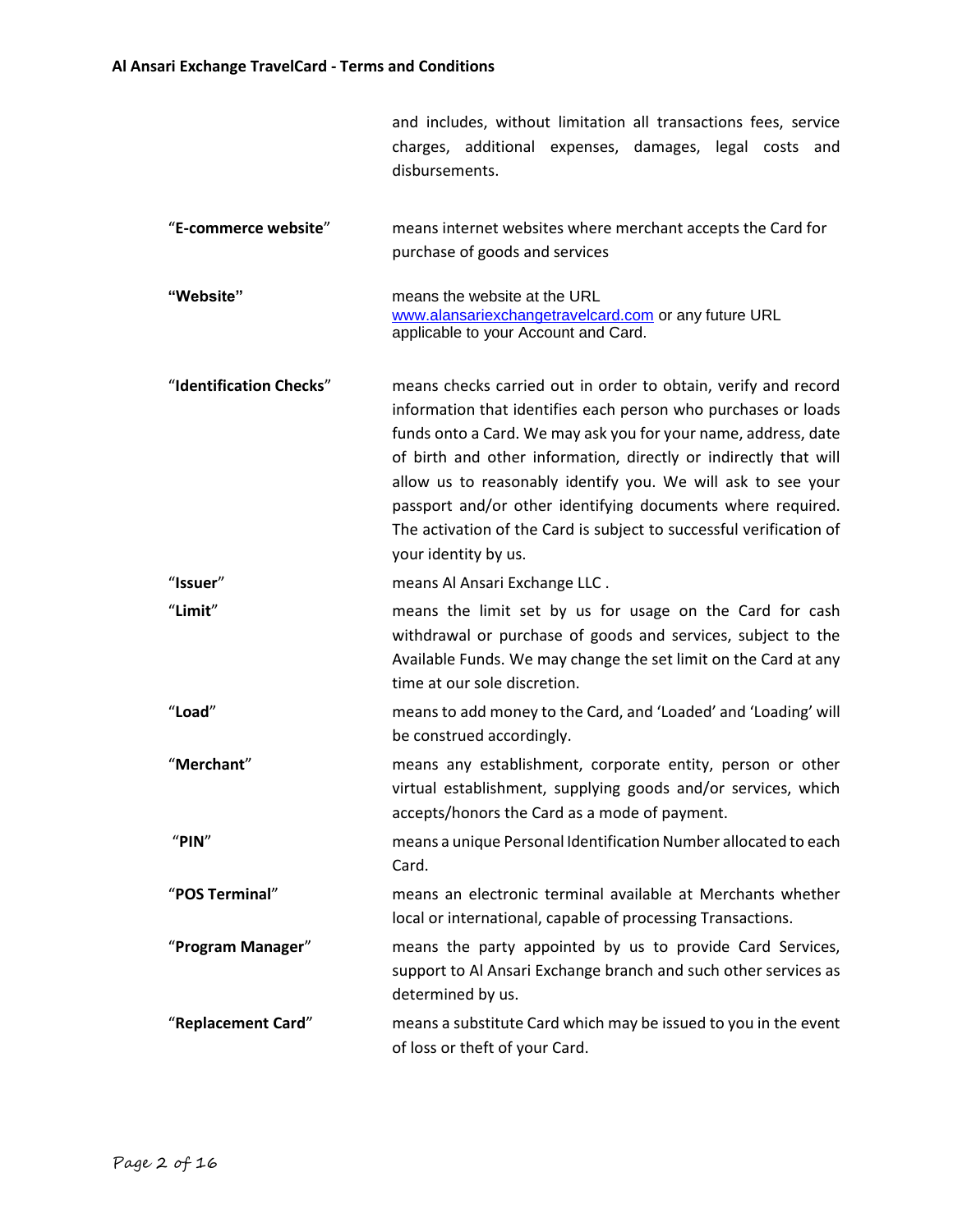| "Al Ansari Exchange branch" | means any participating branch or authorized distributor or a<br>corporate entity's touch point from which Cards can be issued or<br>loaded.                                                                                                                                                                                                                                                                                                                                                                                                                                                                                                                                                                |
|-----------------------------|-------------------------------------------------------------------------------------------------------------------------------------------------------------------------------------------------------------------------------------------------------------------------------------------------------------------------------------------------------------------------------------------------------------------------------------------------------------------------------------------------------------------------------------------------------------------------------------------------------------------------------------------------------------------------------------------------------------|
| "Shortfall"                 | occurs in certain circumstances when the Available Funds and/or<br>in the case of multi-currency Card a particular currency drops<br>below zero (0).                                                                                                                                                                                                                                                                                                                                                                                                                                                                                                                                                        |
| "Supplementary              |                                                                                                                                                                                                                                                                                                                                                                                                                                                                                                                                                                                                                                                                                                             |
| Technology"                 | means any technologies or devices that we may introduce for use<br>together with, or as a replacement for, your Card and which may<br>include without limitation, wristbands and mobile wallets.                                                                                                                                                                                                                                                                                                                                                                                                                                                                                                            |
| "Transaction"               | means transactions made by using the Card, whether with or<br>without use of the Card Number, PIN or signature, and regardless<br>of whether any slip or other voucher was signed by you and<br>includes any cash withdrawal made available by us or the amount<br>charged (or otherwise debited to the Card) by us or a Merchant<br>for any goods, service or benefit (whether or not such service was<br>utilized by you) obtained by the use of the Card, the Card Number<br>or the PIN or in any other manner, including mail, telephone,<br>facsimile or internet orders.                                                                                                                              |
| Mobile Services"            | Mobile Services are optional mobile applets that may be<br>available to download through you Registered Mobile Device.<br>Mobile Services may enable you to use your Registered Mobile<br>Device to perform transactions such as balance enquiries, view<br>available funds and Customer Services communications.                                                                                                                                                                                                                                                                                                                                                                                           |
| "Auto Wallet Transfer"      | means where a Currency Wallet has insufficient funds, funds will<br>be automatically transferred from another Currency Wallet to<br>allow the transaction to be completed. Auto Wallet Transfers will<br>be completed at the Conversion Rate.                                                                                                                                                                                                                                                                                                                                                                                                                                                               |
| "Supported Currency"        | means United States Dollars ("USD"), Euro ("EUR"), Great British<br>Pounds ("GBP"), Australian Dollars ("AUD"), Canadian Dollars<br>("CAD"), Hong Kong Dollars ("HKD"), Thai Baht ("THB"), Japanese<br>Yen ("JPY"), Singapore Dollars ("SGD"), Indian Rupees ("INR"),<br>Omani Rial ("OMR"), Qatari Riyal ("QAR"), Bahraini Dinar<br>("BHD"), Arab Emirates Dirham ("AED"), Swiss Franc ("CHF"),<br>Saudi Arabian Riyal ("SAR"), Turkish Lira ("TRY"), Egyptian Pound<br>("EGP"), Malaysian Ringgit ("MYR"), South African Rand ("ZAR"),<br>Sri Lankan Rupee ("LKR"), Pakistani Rupee ("PKR"), Philippines<br>Peso ("PHP") and other such foreign currencies as notified by us<br>to you from time to time. |
| "Unsupported Currency"      | means a currency other than a Supported Currency.                                                                                                                                                                                                                                                                                                                                                                                                                                                                                                                                                                                                                                                           |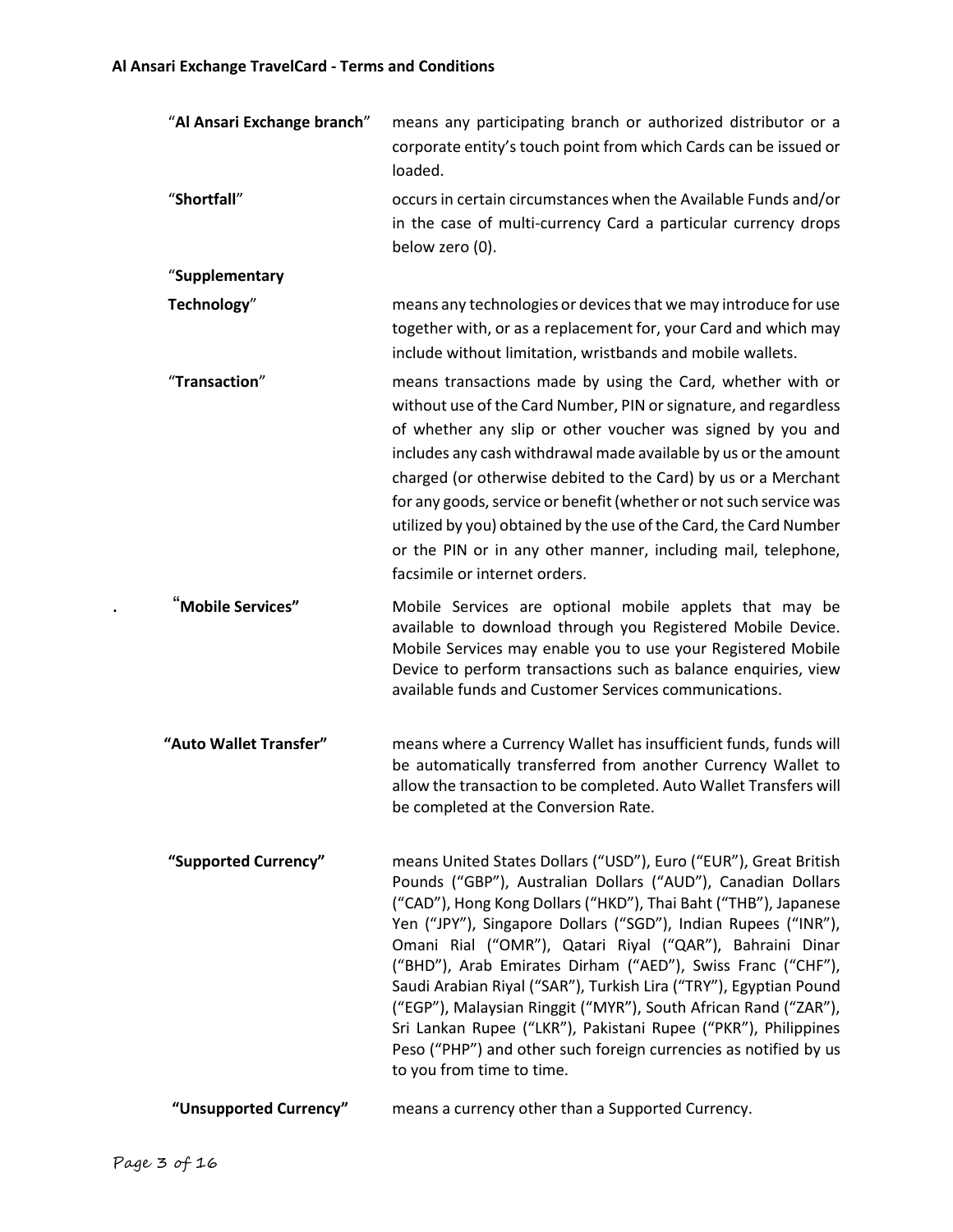| means a currency wallet on each multicurrency prepaid Card                                                                                                     |
|----------------------------------------------------------------------------------------------------------------------------------------------------------------|
| which will comprise Available Funds in Base Currency or any                                                                                                    |
| other currency as provided by us at our sole discretion. Each<br>currency will be assigned to a Wallet on your Card.                                           |
| means Al Ansari Exchange LLC or any of its branches, subsidiaries<br>or its successors, assigns, the Program Manager or agents (where<br>the context permits). |
| means any day of the week, excluding Fridays, Saturdays and<br>statutory holidays in UAE.                                                                      |
| means the cardholder of the Card or the person to whom the<br>Card is issued,                                                                                  |
|                                                                                                                                                                |

- 1.2. We may partner with third parties with respect to the issuance, management or distribution of Cards. All references to 'we', 'us' or 'our' herein shall, where required, be construed to include the Program Manager or agents appointed by us.
- 1.3. Any references to 'Card' also include any Replacement Card, and/or any Supplementary Technology deployed by us for use with your Card where appropriate.

# **2. The Card**

- 2.1. The Card is a stored value card which allows you to access the Available Funds. The Card does not constitute a checking, savings or other bank account and is not connected in any way to any other account you may have with us.
- 2.2. The Card is not a debit card or credit card and you will not earn profit on any Available Funds on the Card.
- 2.3. Your Card will be issued to you on the basis of the required information that you have provided, based on the type of Card issued, and you agree to provide accurate personal information and to advise us of any changes as soon as possible so that our records remain correct. You should update us of any changes to your personal information or as we may notify you from time to time.
- 2.4. Activation of the primary Card will be effected at the first loading on the Card.
- 2.5. Various limits may apply to the Card in respect of each Transaction or daily transacted amounts.
- 2.6. The card issuance can be requested by an individual over the age of eighteen (18) years at any Al Ansari Exchange branches across the United Arab Emirates – UAE.
- 2.7. Your use of the Card for making any Transaction shall constitute an agreement by you to pay any and all fees, commission, and charges on such Transaction as prescribed by us from time to time. You confirm that you have read and agreed to the schedule of fees, commission and charges for usage of the Card for any Transaction. The Card is provided to you subject to our schedule of fees, charges and limits as amended and notified to you.
- 2.8. As the applicant, you are responsible for all Cards issued to you under the Agreement and for any fees or charges that these Cards may incur.
- 2.9. We may at our sole discretion issue / restrict /withdraw any number of Cards that relate to you.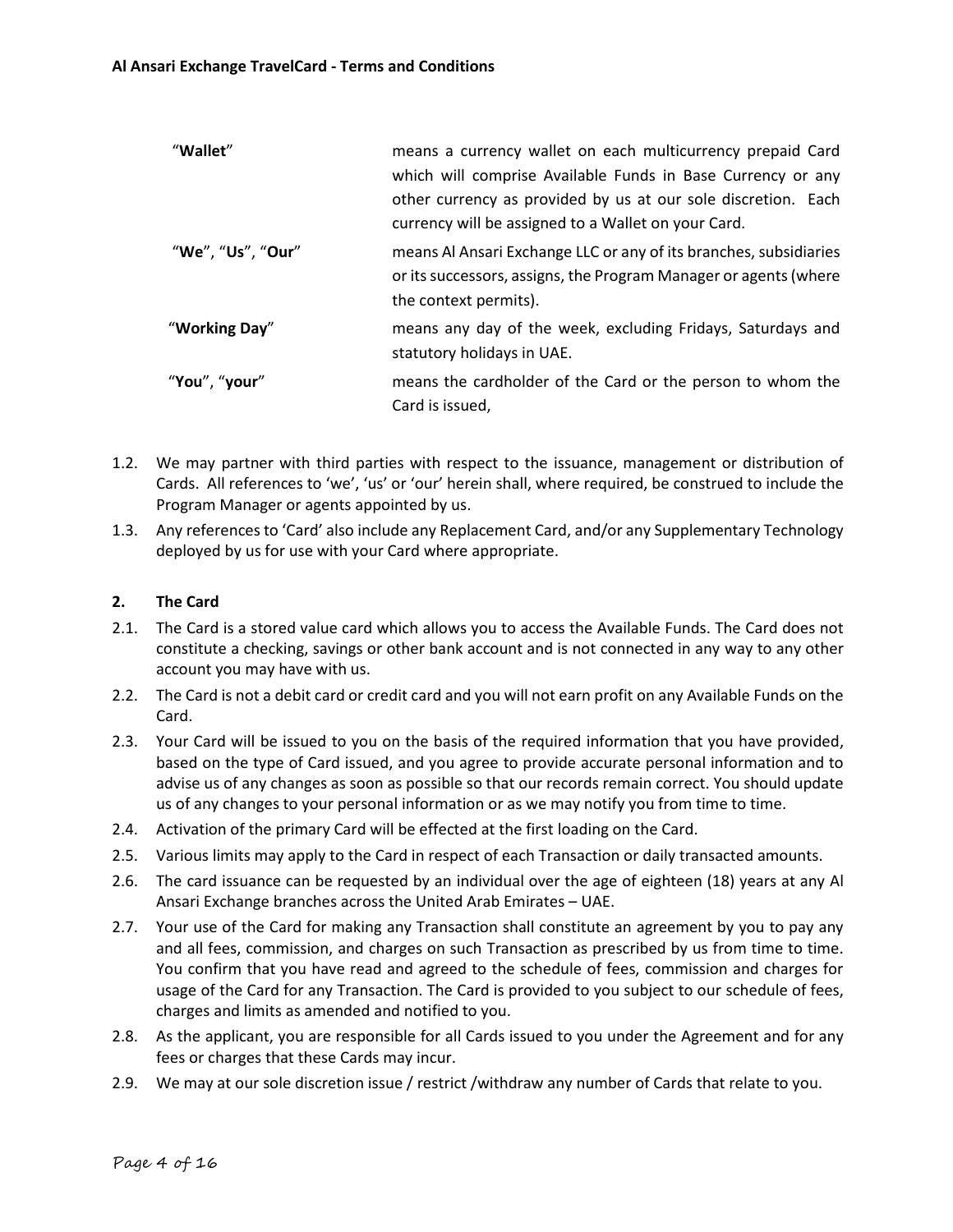2.10. The Card is and will at all times, remain our property and must be returned to us immediately upon request.

## **3. Using the Card**

- 3.1. You may only use the Card in accordance with the Agreement and we have the right to restrict the services/facilities provided pursuant to the issue/usage of the Card at our sole discretion and terms.
- 3.2. Subject to sufficient Available Funds and any restrictions in the Agreement, the Card can be used worldwide at ATMs, POS Terminals or E-commerce website or any card operated machine or device, whether belonging to us or other participating banks or financial institutions where logos appearing on the Card are displayed/ accepted and any other services so authorized on the Card by us. The Card may also be used at any Merchant location that accepts the Transaction for processing or displays the logo appearing on the Card. The Card may be used for retail purchases, cash withdrawals, purchase of goods and services via the internet, telephone, facsimile and mail order or for any other services approved by us, for transaction values not exceeding the Limit (subject always to sufficient Available Funds) from time to time.
- 3.3. The Available Funds will be reduced by the full amount of each Transaction plus any applicable Charges.
- 3.4. Due to restrictions, the Card may not operate in some countries and may not be accepted at some Merchant locations which are not in compliance with either our internal policies or Shari'a requirements as determined at our sole discretion.
- 3.5. Merchants that accept the Card are required to seek authorization from us or through any appointed payment processor for all Transactions that you make and we cannot stop a transaction once authorized. Some Merchants may not be able to authorize your Transaction if they cannot obtain an online authorization from us.
- 3.6. There are circumstances, when using the Card at certain Merchants, where you may be required to have Available Funds greater than the value of the transaction you wish to make. This amount will be reserved to cover tips/gratuities, temporarily reducing the balance available on the Card. This is required as the Merchant may need to access more funds than you initially planned to spend, however, you will only be charged for the actual and final amount of the transaction you make.
- 3.7. We do not recommend using the Card as: (i) a guarantee of payment, for example as a deposit for hotels, cruise lines or car rental, as Merchants such as these may estimate the final bill and this amount will be temporarily unavailable to access or spend; or as (ii) an arrangement for periodic billing, as any debits to the Card as a result of such arrangements will be considered to have been authorized by you.
- 3.8. The Card is only for your use and expires on the date on the front of the Card and may be extended for a limited period subject to the terms & conditions. Upon expiry you may be able to transfer the remaining funds to a new Card in accordance with our prevailing policy
- 3.9. With respect to the fee for Card Inactivity (Account Fee Schedule), if there are insufficient funds in your Base Currency Wallet to deduct the monthly account fee, an Auto Wallet Transfer will occur. The Monthly Inactivity Fee will be assessed, after every six (6) consecutive months of Card and Account Inactivity.
- 3.10. The Card will be cancelled if it remains unused for a period of (six) months continuously with no available balance.
- 3.11. You agree not to use the Card in any manner that could damage, disable, overburden or impair the Card. You also agree not to use the Card for money transfers, accessing or purchasing goods from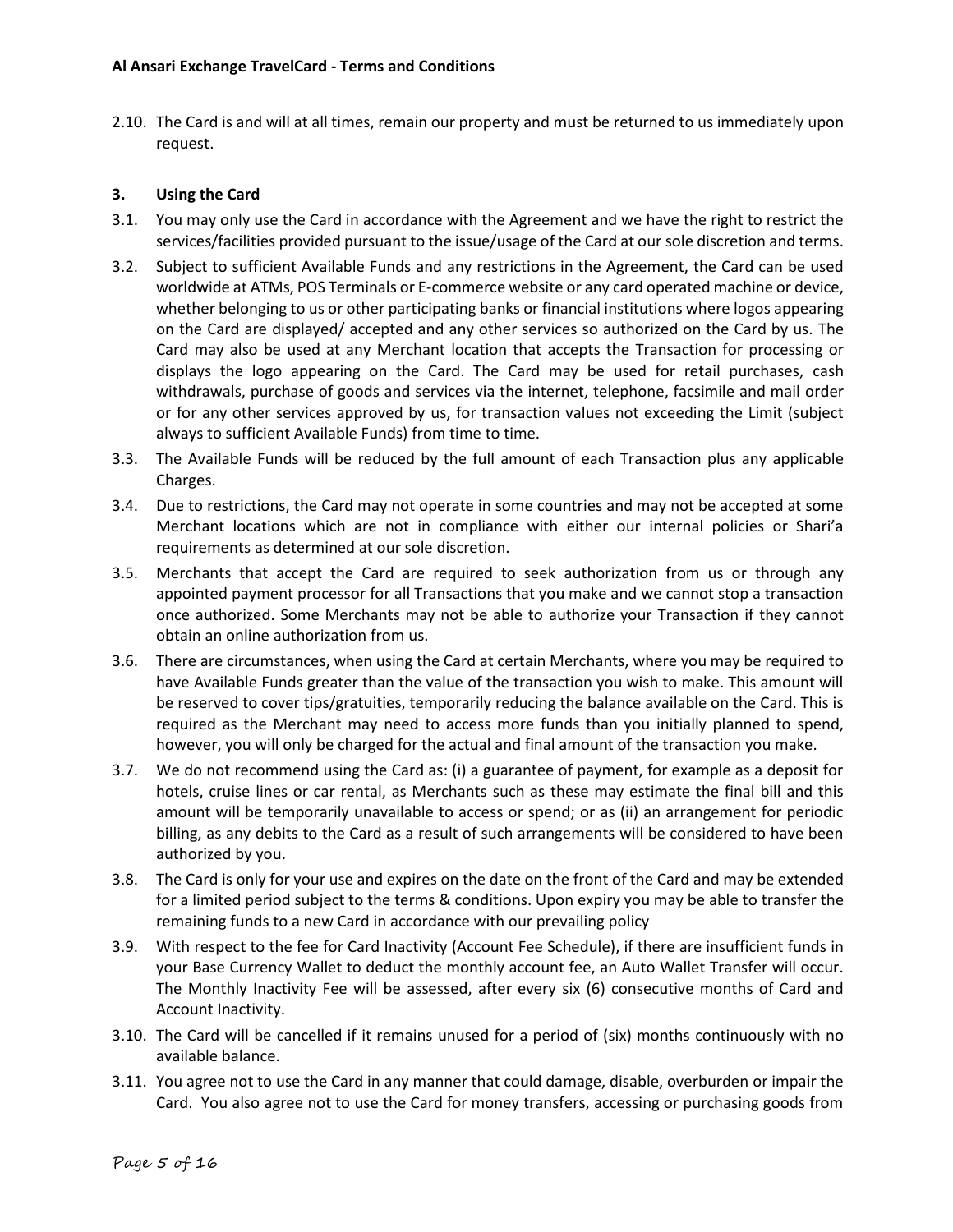adult or gambling locations or internet sites, or for any other non-sharia compliant or unlawful activity.

- 3.12. You must comply with all applicable laws and regulations (including any foreign exchange controls) with respect to the Card in the UAE and the country of use. We reserve the right to suspend the Card, terminate the Agreement and exercise any other remedies available to us due to your failure to comply with any part of this provision. You agree that we have no obligation to monitor, review or evaluate the legality of your Transactions and that such actions shall be your sole responsibility. We are not liable for any prohibited use or misuse of the Card whatsoever.
- 3.13. The Card can only be used if it is in credit and you are solely responsible for ensuring that there are sufficient Available Funds for an intended Transaction. If, for any reason whatsoever, an intended Transaction causes the Card to be debited in excess of the Available Funds (whether by use of the Card or towards any fees or charges), we have the sole discretion to approve or reject the Transaction.
- 3.14. We are entitled to set off any sum of money on the Card due from you to us against any positive balance on account held by you with us.
- 3.15. Any usage of the Card inconsistent or in contravention with the usage described in the Agreement is not permitted.
- 3.16. If you are entitled to a refund for goods or services purchased using the Card, or another credit for any other reason, such refund or credit will be made to the Card, in the applicable currency thereby increasing the Available Funds.
- 3.17. Our record of any Transaction shall be final and binding. You will not be provided with a printed statement, and can check your Available Funds via online portal (website) and dedicated Mobile app. You may also be able to make a balance enquiry at some ATMs, although availability is dependent on the country and the ATM used and there may be a fee payable (to the ATM operator) for balance enquiries. It is your responsibility to keep track of the Available Funds. You acknowledge that the amount stated on the ATM screen or a printed slip or receipt advice shall not for any purpose whatsoever be taken as a conclusive or up to date statement of the Card.
- 3.18. You acknowledge that the available balance in the Card may be different from the balance amount as displayed through any channel, due to pending Transactions or other blocked amounts (being amounts transacted but not processed) relevant to the Card.

## **4. Loading and Re-loading**

- 4.1. The Card can be loaded at any Al Ansari Exchange branch, selected distributor or alternate channel made available by us.
- 4.2. Until the expiry of the Card or termination of the Agreement, you can add additional funds to the Available Funds through any Al Ansari Exchange branch (who will advise you of the acceptable methods of payment) or through other methods made available by us from time to time, subject to certain limits and fees.
- 4.3. Unless stated otherwise the Loaded amounts will be credited to the Available Funds when the Issuer receives such amounts directly or indirectly through the permitted channels
- 4.4. You agree to present the Card and meet identification requirements as may be required from time to time to complete the Load. If the identification verification is not successful, you will have access to the funds on the Card, but will not be allowed to Load the Card.
- 4.5. If the Load amount exceeds the maximum balance permitted by us from time to time, then at our discretion such excess amounts shall not be loaded.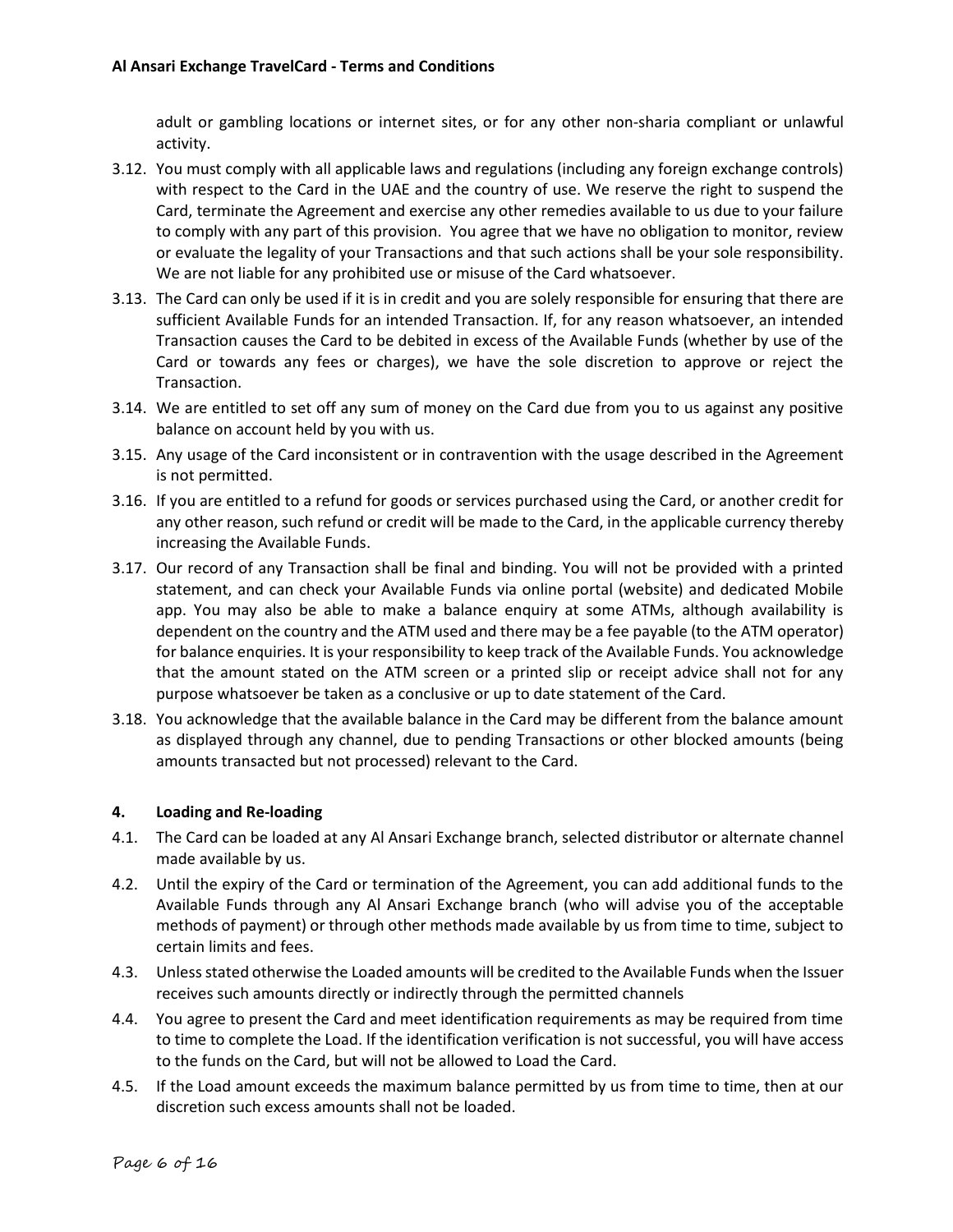- 4.6. The Al Ansari Exchange branch is authorized to withhold any Load, and will not release the funds in relation to such Load, if the Al Ansari Exchange branch has reasonable grounds to believe that such funds are from suspicious, illegal or illegitimate sources. The Al Ansari Exchange branch will contact you for further information and such other necessary proof (to our satisfaction) on the source of such Loads. If we are not satisfied with such information or proof, we are authorized to surrender such amounts, without further notice to you, to the relevant law enforcement authorities for further investigation and/or legal action.
- 4.7. You give us irrevocable authorization to recover any funds erroneously loaded to your Card. If an authorized reload to your Card has an error or if you require additional information, you must contact us immediately through any of the Al Ansari Exchange branch.

## **5. Keeping your Card and PIN secure**

- 5.1. You must sign the back of the Card as soon as you receive it.
- 5.2. You must do all that you reasonably can to keep the Card safe and the PIN and other security details secret and safe at all times and not disclose them to any third party. You must memorize the PIN
- 5.3. You must never; (i) allow anyone else to use the Card, PIN or other security details; (ii) write down the PIN or any other security information together with the Card; or (iii) give the PIN to anyone, authorized or unauthorized.
- 5.4. We will never ask you to reveal any PIN.
- 5.5. The PIN may be disabled if an incorrect PIN is entered three (3) times. If the PIN is disabled, please contact us for assistance. If the PIN is disabled, or if a Merchant does not accept Chip and PIN, you will be required to sign for any transactions at Merchants, provided that this is supported by and acceptable to the Merchant.
- 5.6. You must promptly notify us of any loss or theft of the Card or PIN. We will suspend the Card to prevent further use. If a lost Card is subsequently found, it must not be used unless we confirm it may be used. We will not be liable for any misuse of the Card or unauthorized withdrawal arising out of the loss, theft or misuse of the Card or the PIN. You can avail for a Replacement Card in the event of loss or theft of your Card subject to you providing the necessary documents and information. Issuance of a Replacement Card is subject to a fee.
- 5.7. You will be required to confirm details of any loss, theft or misuse to us in writing or through the call center and you must assist us, the police and any other official investigation authority in any enquiries.
- 5.8. We may refuse to approve a Transaction and/or suspend the Card, with or without notice, if we think the Card has been or is likely to be misused or if you have breached the Agreement, including if we suspect any illegal use of the Card. If we do suspend the Card, we will inform you of our decision, unless such disclosure is prohibited by law or would otherwise compromise fraud prevention or security measures.

## **6. Unauthorized transactions**

6.1. You must notify us of any unauthorized transactions immediately and in any event within thirty (30) days of the transaction debit date. We will request that you provide additional written information concerning any such transaction and you must comply with such request.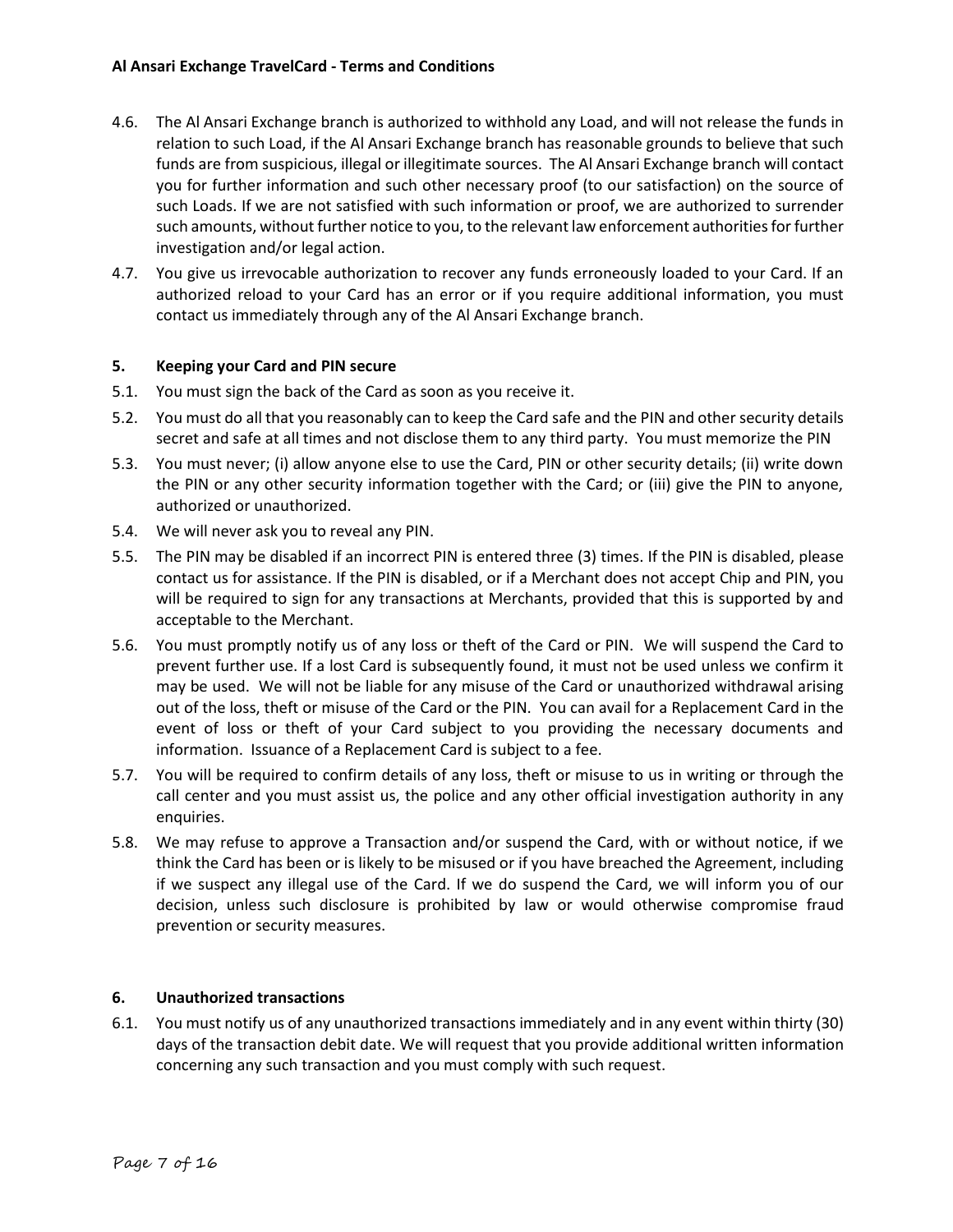- 6.2. You will be liable for all losses in respect of the Card if you have (i) acted fraudulently; (ii) failed to use the Card in accordance with the Agreement; (iii) have failed to notify us without undue delay on becoming aware of the loss, theft or misuse of the Card; or (iv) have failed to take all reasonable steps to keep the Card's security features safe.
- 6.3. Where you are not liable for an unauthorized transaction, we will refund the value of that transaction and will have no further liability to you for any other losses you may suffer. If our investigations conclude that the transaction you have disputed has been authorized by you, or on your behalf, or you have acted fraudulently, we will not refund the value of the transaction.

## **7. Fees and Limits**

- 7.1. Fees and limits apply to the Card, as indicated in the Account Fee Schedule. The fees we charge are subject to change from time to time, in accordance with the Agreement. You will be notified of any change in the applicable fees through the website nominated in the User Guide.
- 7.2. You agree to pay and authorize us to debit the Available Funds for the fees set out in the Account Fee Schedule. These fees may be debited from the Available Funds as soon as they are incurred.
- 7.3. From time to time, we may limit the amount you can load on the Card, or the amount you can withdraw from ATMs or spend at Merchants over certain time periods. Some ATM operators also impose their own limits on the amount that can be withdrawn or spent over a specific time period.
- 7.4. Certain Merchants may charge an additional fee if the Card is used to purchase goods and/or services. The fee is determined and charged by the Merchant by including it in the Transaction amount and is not retained by us.
- 7.5. Dynamic Currency Conversion (DCC) is a process whereby the amount of a transaction is converted by a merchant or ATM to the currency other than the country's local currency. In this case, the merchant or ATM operator is applying a foreign exchange margin to the applicable conversion rate that would apply to convert the transaction currency into another currency. This may result in an increased cost to your transaction.

For instance, you withdraw cash from an ATM that dispenses a currency other than that of the country where the ATM is located, the merchant or ATM operator may convert the cash being withdrawn into the domestic (local) currency before converting it back to the cash being dispensed. It might occur even though the cash being dispended is the same as that of one of your available Currency Wallets. Thus, amount debited or reflecting in your account statement may be higher than the amount which is dispensed by the ATM. Not every ATM operator informs of the exact amount to be debited to your Account before you withdraw cash from their ATM.

## **8. Transaction and Load Limits – AL ANSARI EXCHANGE TravelCard**

| <b>Transaction and Load Limits</b>                                                                                                        | Amount   | <b>Currency</b> |
|-------------------------------------------------------------------------------------------------------------------------------------------|----------|-----------------|
| Maximum balance on Account at<br>any one time:                                                                                            | \$10,000 | USD             |
| Maximum aggregate amount you<br>can load per 24 hour period (no<br>amount can be loaded if the result<br>will exceed the maximum balance) | \$10,000 | USD             |
|                                                                                                                                           |          |                 |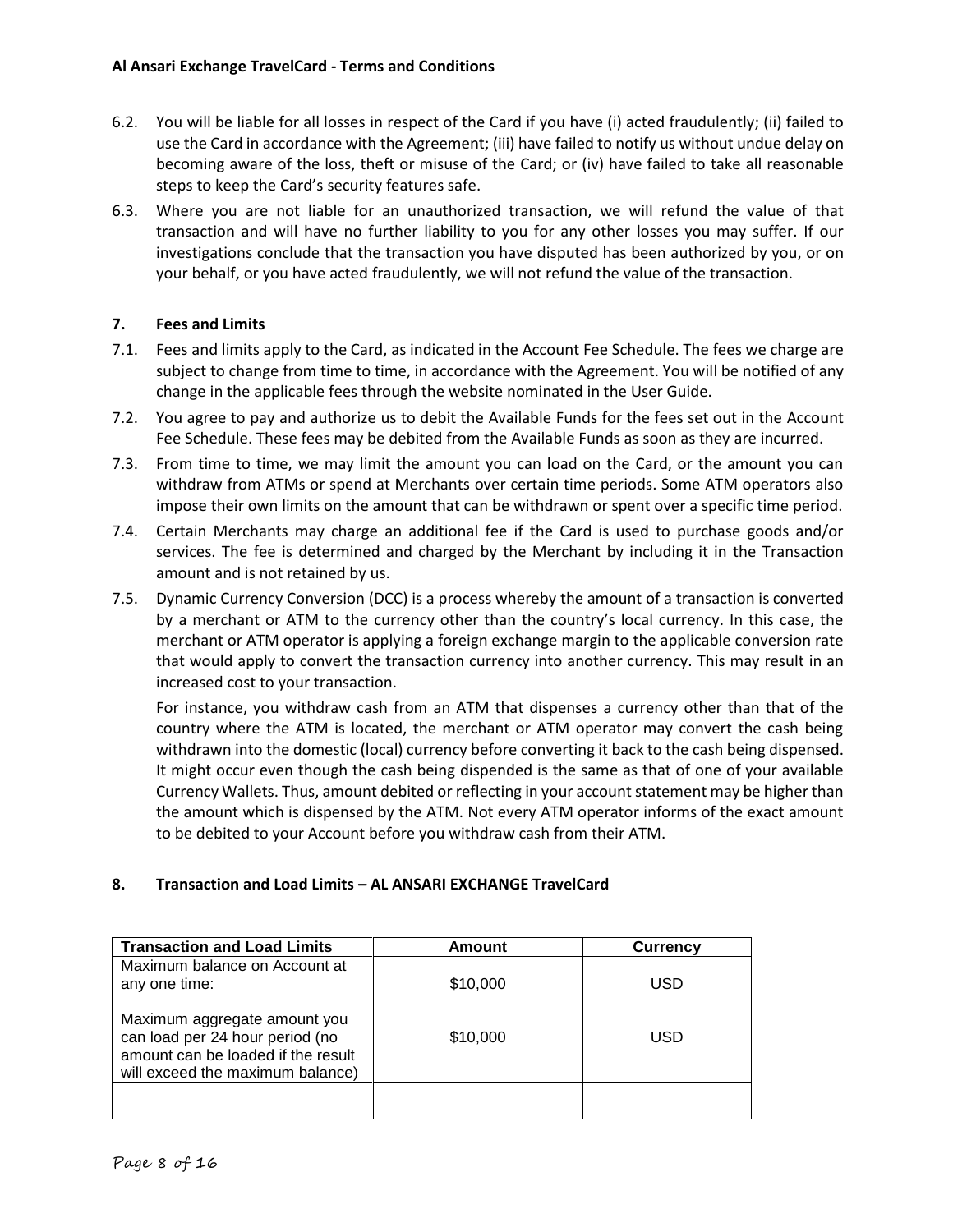| Maximum amount you can     | \$1.400 | USD |
|----------------------------|---------|-----|
| withdraw from ATMs per day |         |     |

# **Account Fee Schedule**

| Item                                                       | FEE (in USD if not specified)                                                                |
|------------------------------------------------------------|----------------------------------------------------------------------------------------------|
| Card Issuance                                              | 50 AED                                                                                       |
| Card Purchase                                              | No charge                                                                                    |
| <b>Card Replacement</b>                                    | 50 AED                                                                                       |
| Card Inactivity ( (on the seventh & every subsequent       | 25 AED (Equivalent of foreign                                                                |
| month)                                                     | currencies)                                                                                  |
| <b>Reload Fee</b>                                          | 5 AED (Any Currency)                                                                         |
| <b>Account Closure Fee</b>                                 | 15 AED                                                                                       |
| <b>Supplementary Card Closure Fee</b>                      | 15 AED                                                                                       |
| Card Unload Fee                                            | 15 AED                                                                                       |
| <b>ATM Usage</b>                                           |                                                                                              |
| Domestic ATM Withdrawal Fee                                | <b>15 AED</b>                                                                                |
| Domestic ATM Balance Inquiry Fee                           | 2 AED                                                                                        |
| International ATM Withdrawal Fee                           | 15 AED (Equivalent of foreign                                                                |
| (Outside the UAE)                                          | currencies)                                                                                  |
| International ATM Balance Enquiry Fee<br>(Outside the UAE) | 2 AED (Equivalent of foreign<br>currencies)                                                  |
| <b>Other Charges</b>                                       |                                                                                              |
| <b>Currency Conversion Fee</b>                             | 3.0% of amount of the transaction,<br>applied when calculating the<br><b>Conversion Rate</b> |
| Alerts - Email                                             | No Charge                                                                                    |
| Alerts - SMS                                               | No Charge                                                                                    |

The foreign currency equivalent for the above-listed amounts will be determined based on the Conversion Rate or the VISA Conversion Rate, as applicable.

For this section, a "day" is defined as a 24-hour period commencing at midnight UAE time

### **9. Cost associated with Reload**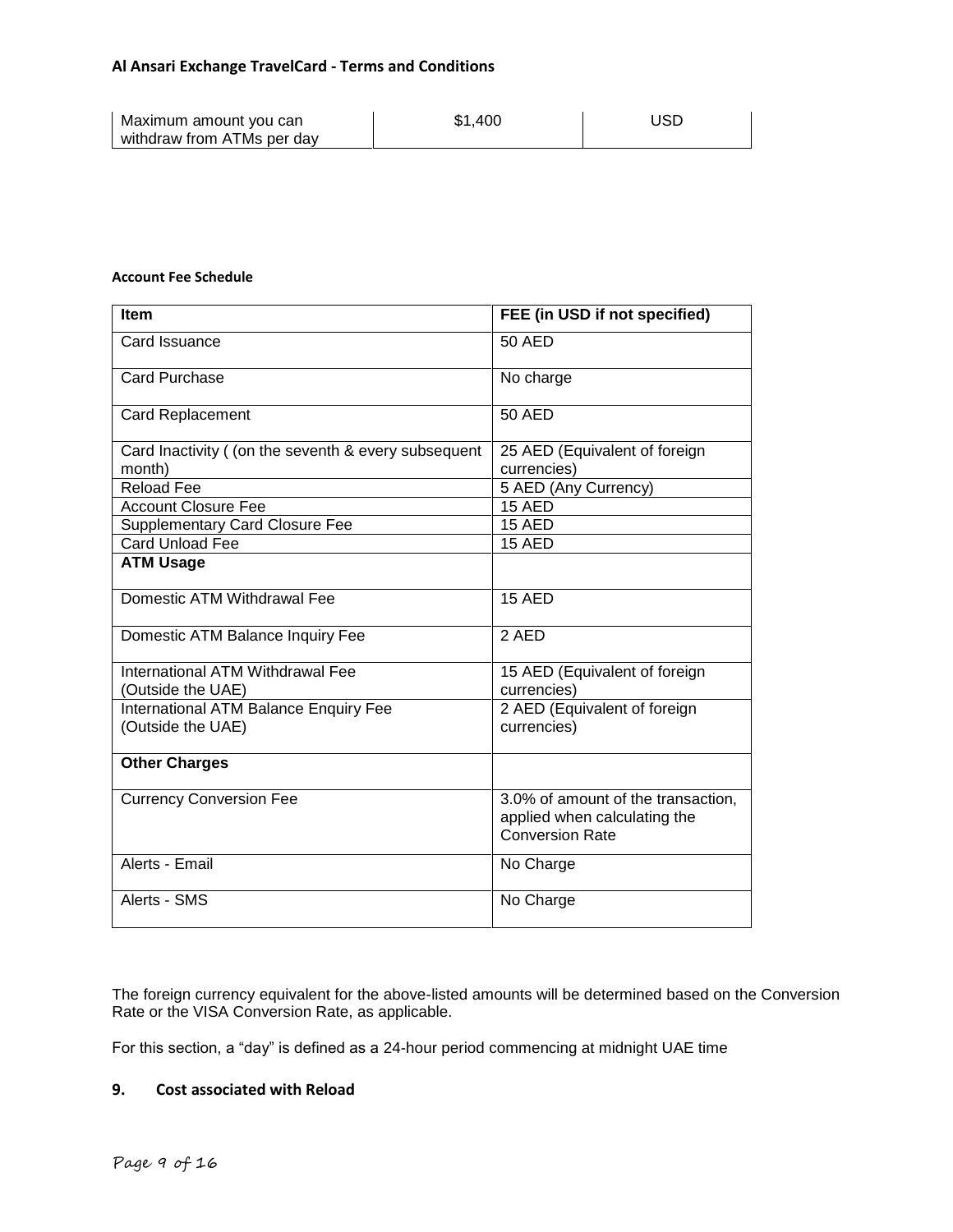Initial Load on your multi-currency prepaid card is absolutely **FREE**. However, there is a charge of AED 5 for reloading the card.

NOTE: You can load maximum of AED 5,000 per transaction for AED currency wallet. Total load limit allowed on your multi-currency prepaid card is USD 10,000 (Equivalent of all currencies)

### **10. Foreign Currency Transactions**

- 10.1. A foreign exchange rate will apply in the following instances: (i) initial load or reload(s) using the card for a transaction in a currency which is different to the Base Currency or any Wallet currency available on the Card; (ii) POS Terminal transactions where the transaction is in a currency other than that available on the Card; (iii) ATM withdrawals where the withdrawal currency is not available on the Card; (iv) in the case where you allocate funds from one Wallet to another or where we allocate funds from one Wallet to a different Wallet in accordance with the Agreement.
- 10.2. If a foreign exchange conversion takes place, the conversion will be undertaken at the prevailing exchange rate determined by the Al Ansari Exchange branch when loading or reloading your Card.
- 10.3. Foreign exchange rates are subject to variation and the rate that applies one day will not necessarily be the same on any other day.
- 10.4. Additional margins may apply in respect of foreign exchange conversions.

### **11. Multicurrency Prepaid Cards**

The following specific terms and conditions will apply to multicurrency prepaid Cards in addition to the general terms and conditions for Cards:

- 11.1. Each multicurrency prepaid Card will have a nominated Base Currency in which all funds will be loaded. The Base Currency is USD.
- 11.2. Each multicurrency prepaid Card will have multiple Wallets with each such Wallet to comprise Available Funds in the respective currencies as provided by us at our sole discretion from time to time.
- 11.3. When funds are loaded onto the multicurrency prepaid Card, the payment is made by you in the Arab Emirates Dirham (AED) currency and we convert that amount into the available currency of your choice. You can ask the Al Ansari Exchange branch for the exchange rate beforehand.
- 11.4. We may, at our sole discretion, permit funds to be transferred between the Wallets available on the multicurrency prepaid Card and each such transfer will be undertaken at our prevailing exchange rates and will be subject to margins for such transactions determined by us from time to time. Transactions will be posted on the currency wallet that matches the transaction currency. If the transaction is made in a currency which is different to any of the available currencies on the multicurrency prepaid Card then the transaction amount (including any fees) will be converted into the default currency of the card which is US Dollars.
- 11.5. Transactions will be posted on the currency wallet that matches the transaction currency. If the transaction is made in a currency which is different to any of the available currencies on the multicurrency prepaid Card then the transaction amount (including any fees) will be converted into the default currency of the card which is US Dollars.
- 11.6. If the amount of a Transaction (including any fees) exceeds the relevant available currency balance on the multi-currency prepaid Card, the amount (including any fees) will be taken by converting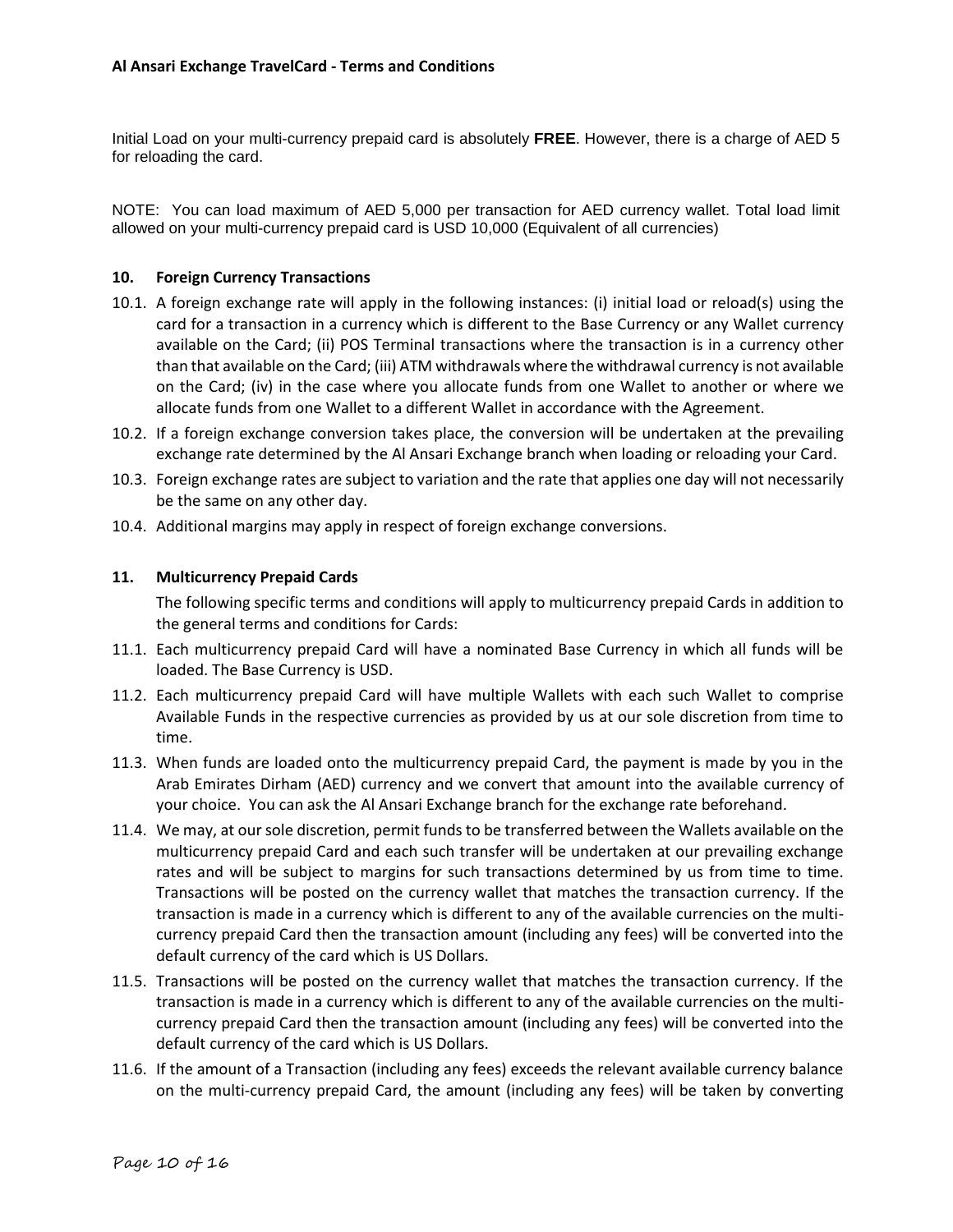amounts from the other currencies on the multi-currency pre-paid card starting with the default currency (US dollars) and proceeding in the order of priority set by you, otherwise the default priority shall apply. If the total amount available in all the currencies is insufficient to fund the transaction (including any fees) then the transaction will be declined and the amount in all currencies will retain their original value.

- 11.7. You agree that to recover charges/fees or any outstanding amount due to any reason in any Wallet of any multicurrency prepaid Card, we shall have the right to set off such amounts against the balance available on any other Wallets of that multicurrency prepaid Card.
- 11.8. The currencies available in respect of the multicurrency prepaid Card may vary from time to time. Before you make a decision to request for issuance of a multicurrency prepaid Card, please check with the Al Ansari Exchange branch for details of available currencies. We may introduce new currencies from time to time. If we introduce a new currency, the Agreement shall apply to such new currency, and, unless otherwise notified to you, Account Fee Schedule shall be deemed to be amended to apply to such new currency.
- 11.9. You are responsible for determining the amount held in each currency on your multicurrency prepaid Card and for ensuring you have sufficient funds for all Transactions.
- 11.10.In the event that a Shortfall arises we retain the right to recover this amount by deducting funds held in another currency. When we convert the Shortfall into the relevant currency, we will use the applicable rate that we use for currency to currency allocations on the day we process the transaction. The Shortfall amount will usually be charged in the Base Currency, unless there are insufficient funds available in the Base Currency, in which case the amount will be funded by converting the outstanding amount into the next available Wallet currency balance on the multicurrency prepaid Card in the order of priority set by you, otherwise default priority shall apply. The foreign exchange rate used is the rate determined by us in effect on the day the fee is applied.
- 11.11.If an ATM displays a balance for the Available Funds, this may be displayed in a currency different to the currencies on the multicurrency prepaid Card, in which case the exchange rate applied may be different to ours and a variation may occur. An ATM will not display a balance for each currency available on the multicurrency prepaid Card.

## **12. Supplementary Technologies**

- 12.1. We may make Supplementary Technologies available to you for use in conjunction with or as a replacement for your physical Card, which may include wristbands and mobile wallets.
- 12.2. All Transactions using Supplementary Technologies will be subject to the Agreement.

#### **13. Closing your Account**

If you would like to close your Account, please visit any branch of Al Ansari Exchange. At your option, you can spend your Available Balance by withdrawing funds at an ATM, spend the funds by transacting at a merchant or, if applicable, you can request your Available Balance be returned via Withdrawal & Account Closure service at any of Al Ansari Exchange branches. All returns will be net of fees or uncollected transactions.

We will pay you your Available Balance in Arab Emirates Dirham (AED) currency and balances in any other Currency Wallets will be converted using the Conversion Rate applicable on the closing date.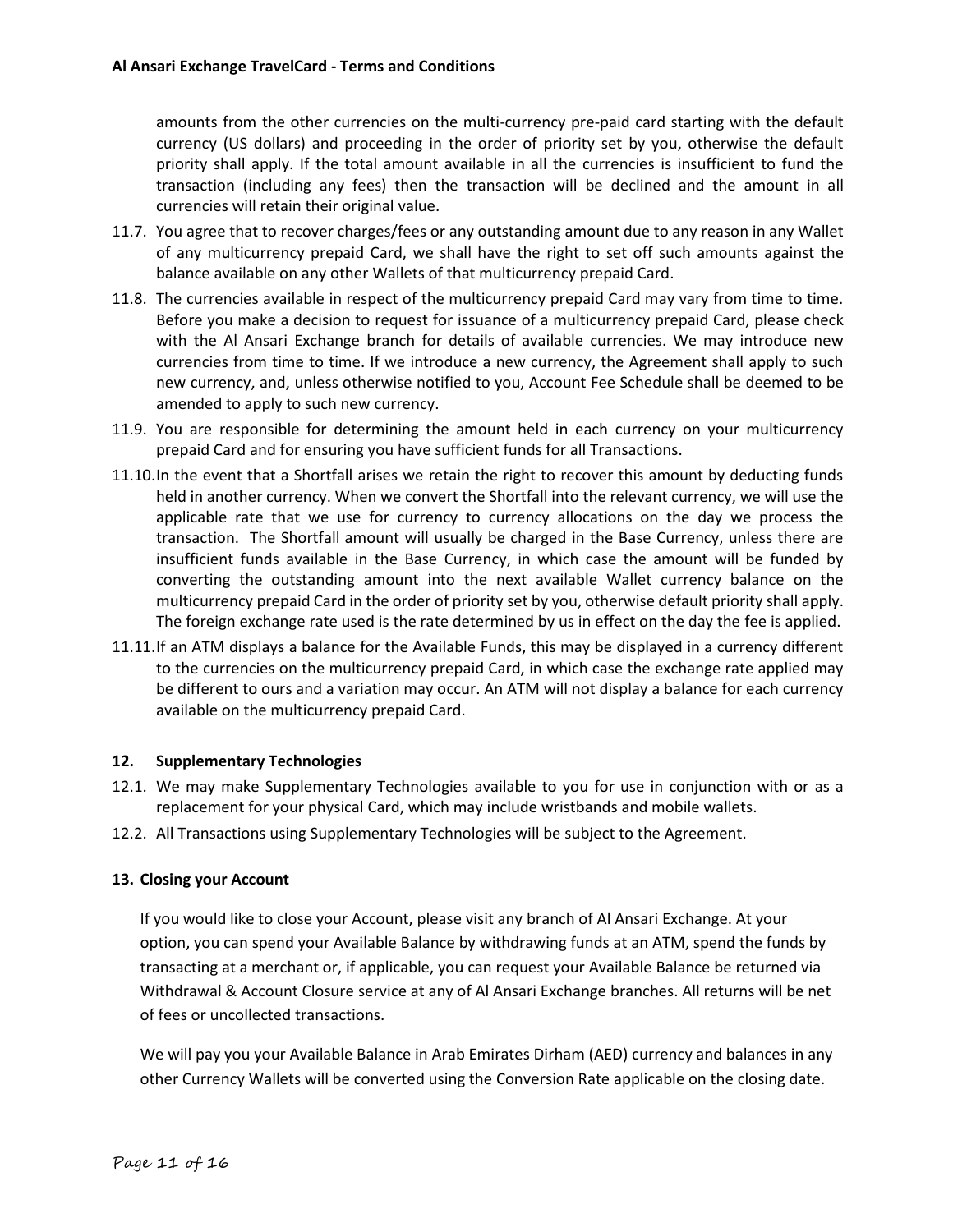Upon closure of your Account, you may be asked to destroy or return the Card to us. In any event, the Card linked to your Account will be automatically cancelled.

### <span id="page-11-0"></span>**14. Ending the Agreement**

- 14.1. The Agreement shall terminate on the expiry of the Card issued to you under the Agreement,
- 14.2. We may ask for the return of the Card and end the Agreement, prior to the Termination Date, with or without notice, if you materially breach any of these Terms and Conditions.
- 14.3. Upon ending the Agreement in accordance with this clause [14,](#page-11-0) you will no longer be able to use the Card. Where applicable, the ending of the Agreement will not affect your right (if any) to redeem unspent funds in accordance with clause 13 - stated in this Terms & Conditions.

### **15. Changing the terms**

- 15.1. You are deemed to have read, understood and agreed to be bound by the Agreement. At any time, we may change, add, amend, supersede or supplement any or all of the provisions of the Agreement. Such amendments will be available on the website and will be effective from the date of such change. Such changes are deemed to be binding on you whether or not you have received specific notice in person of such amendments.
- 15.2. We may amend the Agreement without notice, in order to comply with applicable laws and regulations.

### **16. Personal Data**

- 16.1. We may contact you by telephone, letter, SMS or email at the contact details you provide us. You must let us know immediately if you change your name, address, phone number or email address.
- 16.2. By requesting the issuance of or using the Card, you irrevocably authorize us to disclose and furnish to our authorized representatives, subsidiaries, associates, branches, assignees, agents or other connected parties (including the Program Manager, our third party advisers and marketing partners) such information as we deem fit concerning you ("Personal Information"), including but not limited to, the Card governed by these Terms and Conditions.
- 16.3. Your Personal Information may be disclosed by us to third parties (including the Program Manager and other third party providers), to enable us to provide the Card Services and for data analysis (including market research), anti-money laundering, detection of crime, legal compliance, enforcement and fraud prevention purposes and in general in compliance of any applicable laws and regulations.
- 16.4. Unless you expressly instruct us to the contrary we shall be at liberty to share the necessary information relating to you with our brand partners with whom we have entered formal agreements, for the purpose of cross selling and marketing of goods and services to you.
- 16.5. We shall have an unconditional right to disclose any Personal Information if such information is generally available to third parties, or is lawfully in our possession, or is sought by a court of competent authority, governmental body or regulatory authority (including the Central Bank of the UAE or any other country).
- 16.6. Your Personal Information may be processed outside of the country where the Card is issued, but all service providers are required to have adequate safeguards in place to protect your Personal Information.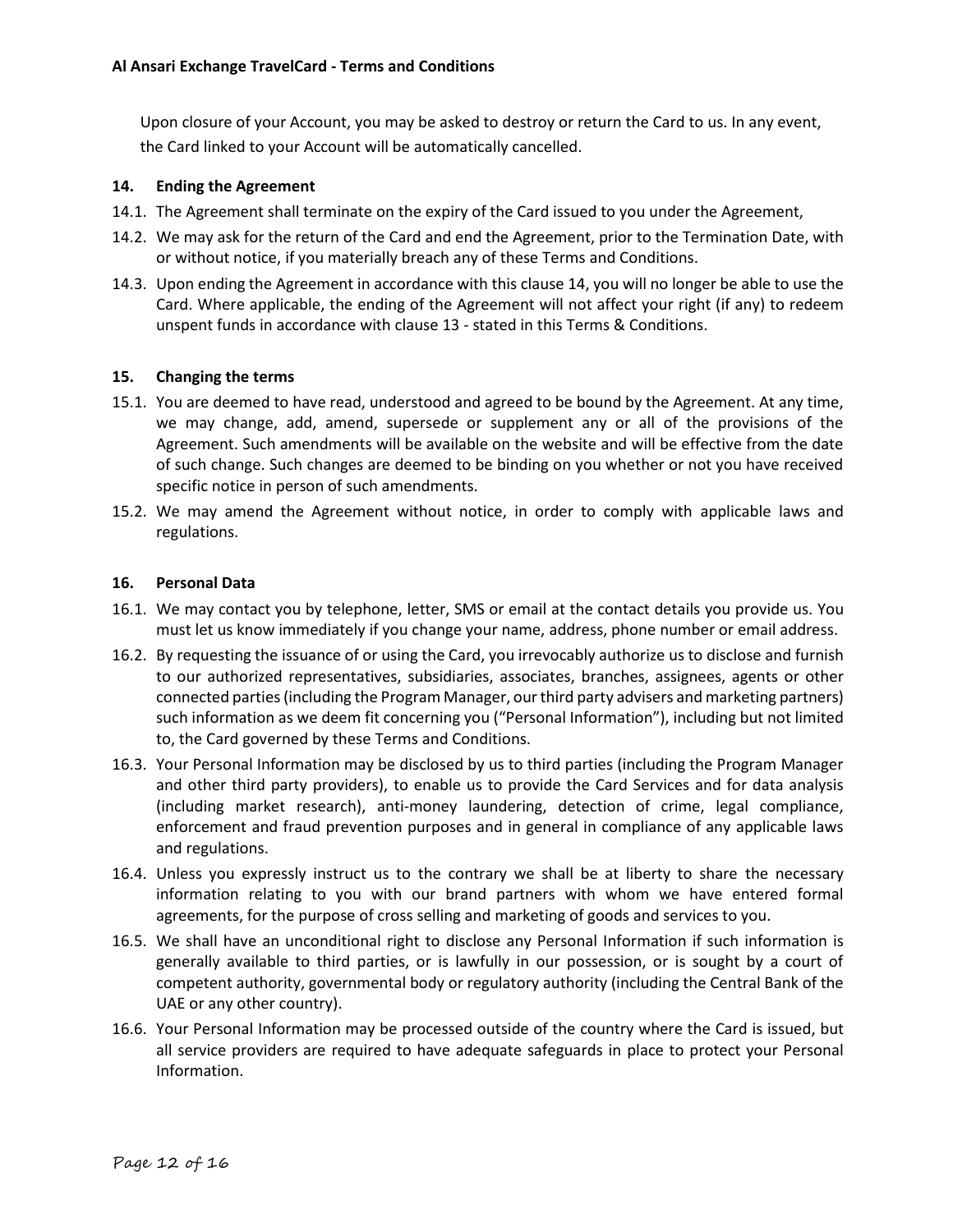## **17. Liability**

- 17.1. The Card is issued entirely at your risk. We shall bear no liability whatsoever for any loss or damage arising from the issuance of the Card, howsoever caused. Use of the Card for any transaction shall be at your sole risk. By requesting the issuance of or using the Card you confirm assuming any and all financial risks incidental to or arising out of the Card's usage with no further liability to us.
- 17.2. You agree to fully indemnify us and hold us harmless against any and all actions, proceedings, costs, losses or damages (including legal costs) we may suffer in connection with the usage of the Card or any misuse of the Card, PIN and/or other facilities provided to you in relation to the Card. This includes any liability arising from your failure to maintain safe custody of the Card at any time before the Card is cancelled.
- 17.3. You hereby agree to fully indemnify and hold us, our officers, employees or agents harmless against any liability, loss, charge, demand, proceedings, cost (including legal fees), or expense, which we may suffer, pay or incur as a result of us, our officers, employees or agents acting upon or delaying or refraining from acting upon instructions of you or purporting to be from you or which we believe have been issued by or for you or in any way in connection with the Card or the Agreement, or in enforcing these Terms and Conditions and in recovering any amounts due to us or incurred by us in any legal proceedings of any nature.
- 17.4. We will not be liable to you for: delays or mistakes resulting from any circumstances beyond our control, including, without limitation: (i) acts of governmental authorities, national emergencies, insurrection, war, or riots; (ii) the failure of Merchants to accept or honor the Card; (iii) the failure of Merchants to perform or provide services or goods; (iv) communication system failures; (v) interception of communications; or (vi) mechanical defects, failures or malfunctions attributable to your equipment, any internet service, or any payment system.
- 17.5. We are not responsible for ensuring that ATMs and POS Terminals will accept the Card, or for the way in which a Merchant processes a transaction. We will not be liable to you for any nonacceptance of the Card, for disputes concerning the quality of goods or services purchased on the Card or any additional fees charged by the operators of these terminals (for example, when you withdraw currency from an ATM, the ATM operator may charge you an additional fee for the service).
- 17.6. Information sent over the internet may not be completely secure and the internet and the online systems are not controlled or owned by us. Therefore, we cannot guarantee that they will function at all times and we accept no liability for unavailability or interruption, or for the interception or loss of any information or other data.
- 17.7. We will not be liable under any of the following circumstances:
	- (a) If, through no fault of ours, there are insufficient funds available on the Card to complete a Transaction;
	- (b) If the Card is not honored, is declined, is damaged or is confiscated at any ATM or POS Terminal for any reason;
	- (c) If the Card is not honored, or is declined at any Internet Merchant location for any reason;
	- (d) If an ATM where you are making a cash withdrawal does not have enough cash;
	- (e) If an electronic terminal where you are making a transaction does not operate properly;
	- (f) If a Load has been declined due to our discretion;
	- (g) If access to the Card has been blocked after you have reported the Card lost or stolen;
	- (h) If there is a hold or your funds are subject to legal process or other encumbrance restricting their use;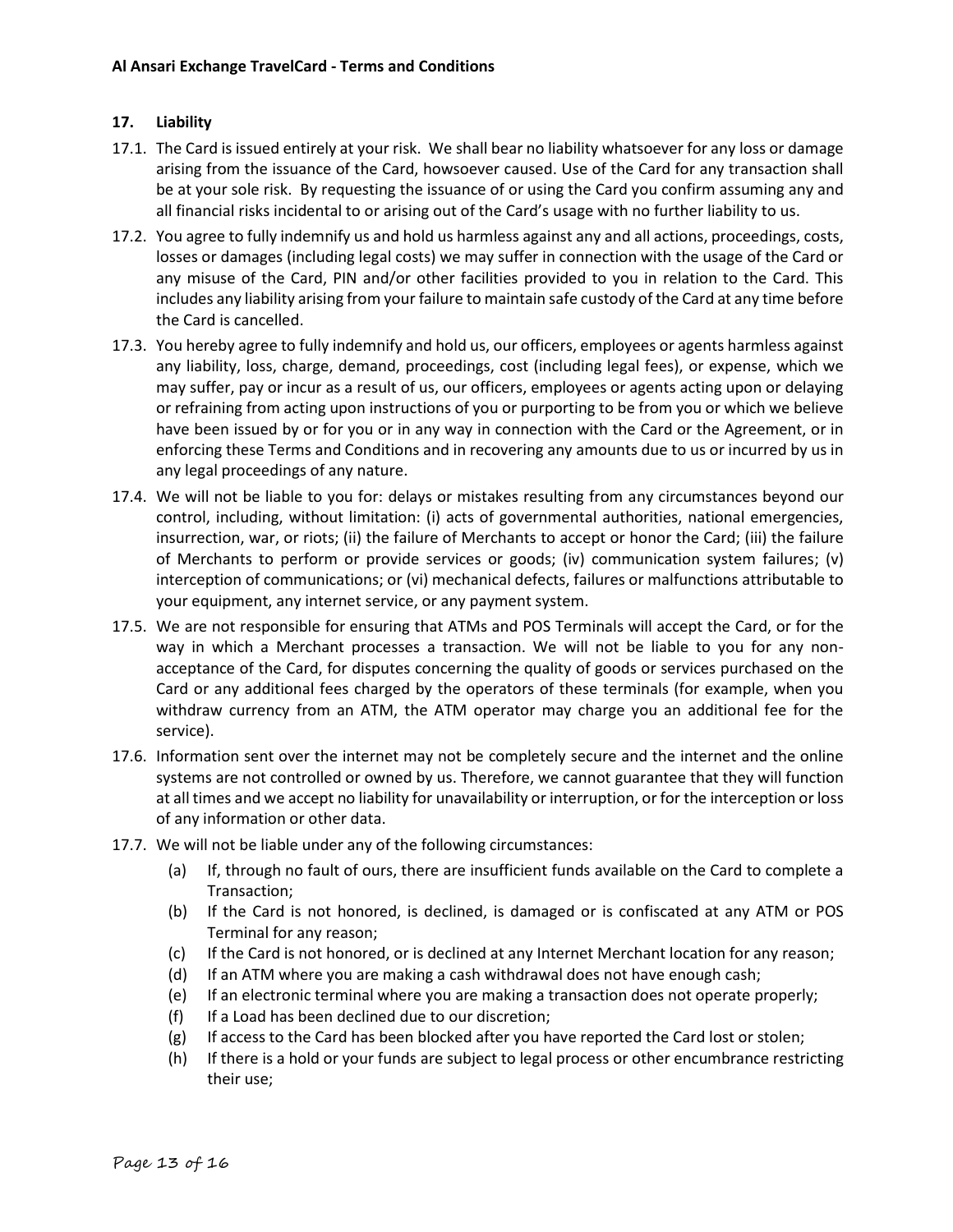- (i) If we (in our sole discretion) have reason to believe the requested Transaction is unauthorized;
- (j) If circumstances beyond our control (such as fire, flood or computer or communication failure) prevent the completion of the transaction, despite reasonable precautions that we have taken;
- (k) Any consequential damages, extraordinary damages, special or punitive damages; and
- (l) Any other exception stated in these Terms and Conditions.
- 17.8. In the event that we are held liable to you, you will only be entitled to recover your actual damages. In no event shall you be entitled to recover any indirect, costs (including legal costs) consequential, exemplary or special damages (whether in contract, tort or otherwise), even if you have advised us of the possibility of such damages. This provision shall not be effective to the extent otherwise required by law. To the extent permitted by law, you agree that your recovery for any alleged negligence or misconduct by us or service agents shall be limited to the available balance on the Card.

## **18. Disclaimers**

- 18.1. We shall be absolved of any liability in case:
	- (a) you fail to avail the usage of the Card due to force majeure conditions including but not limited to not being in the required geographical range or any other reason including natural calamities; legal restraints or any technical lapses in the telecommunication network or any other reasons beyond our actual control. Also we are herein absolved of any kind of liability arising due to a loss; direct or indirect incurred by you or any other person due to any lapse in the facility owing to the above-mentioned reasons.
	- (b) there is any unauthorized use of the PIN, or for any fraudulent, duplicate or erroneous transaction instructions given by use of the PIN (unless confirmed by us to you that the Card is blocked or cancelled);
	- (c) there is loss of any information during processing or transmission or any unauthorized access by any other person or breach of confidentiality;
	- (d) there is any lapse or failure on the part of the service providers or any third party affecting the usage of the Card (and for this purpose, we make no warranty as to the quality of the service provided by any such provider);
	- (e) any loss or damage whether direct, indirect or consequential, including but not limited to loss of business, contracts, or goodwill, loss of use or value of any equipment including software, whether foreseeable or not, suffered by you or any person howsoever arising from or relating to any delay, interruption, suspension, resolution or error by us in receiving and processing the request and in formulating and returning responses or any failure, delay, interruption, suspension, restriction, or error in transmission of any information or message to and from your telecommunication equipment and the network of any service provider and our system or any breakdown, interruption, suspension or failure of your telecommunication equipment, our system or the network of any service provider and/or any third party who provides such services as is necessary to provide.
- 18.2. We shall not be involved in or in any way liable to you for any dispute between you and a cellular services provider or any third party service provider (whether appointed by us in that behalf or otherwise).
- 18.3. We shall not be held liable for any loss incurred by you due to use of the Card by any other person with your express or implied permission. We shall not be held responsible for the confidentiality,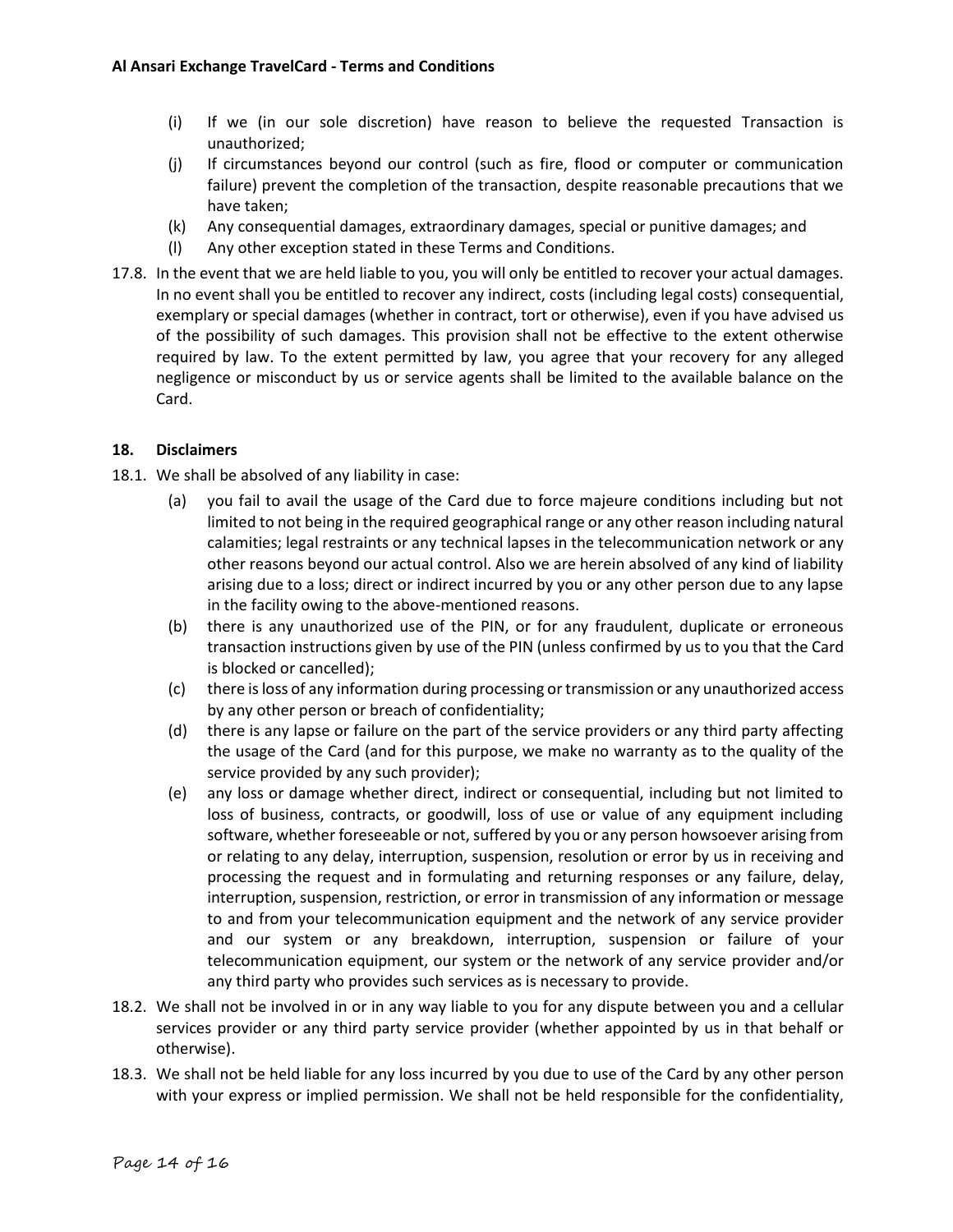secrecy and security of the personal or account information being transmitted for effecting your instructions.

- 18.4. We shall not be held liable for any loss suffered by you due to disclosure of the personal information to a third party by us, for reasons inclusive but not limited to participation in any telecommunication or electronic clearing network, in compliance with a legal directive, for statistical analysis or for credit rating.
- 18.5. We will endeavor to make sure the Card continues to function, but its operation may be subject to interruptions and/or require periodic modifications and improvements; and to help reduce the risks, we may set from time to time revised limitations on the transaction size, Loading amounts and other features of the Card.

### **19. Communication and Notices**

- 19.1. If you have any queries regarding the Card, please refer to the website, otherwise visit any Al Ansari Exchange branch.
- 19.2. We can be contacted using the contact details provided in the Welcome Kit inside the TravelCard pack or on the website.
- 19.3. We undertake to communicate with you in English regarding any aspect of the Card.
- 19.4. You agree that we may communicate with you by email or SMS or through the website for issuing any notices or information about the Card and therefore it is important that you ensure that you keep your email address or mobile phone number updated and regularly check the applicable website.
- 19.5. We may record and shall keep a record of your application form, identification documents, and request forms as well as any electronic, written or verbal communications for as long as we consider appropriate.
- 19.6. You agree that all the telephone calls between you and us may be tape recorded by us and that such recording may be submitted in evidence in any proceedings.
- 19.7. Save as otherwise provided in these Terms and Conditions, any demand or communication made by us under the Agreement will be in writing in English and/or Arabic and made at the address given by you (or such other address as you may notify us from time to time).
- 19.8. Any notice sent by either party under the Agreement by email shall be deemed given on the day the email is sent, unless the sending party received an electronic indication that the email was not delivered; and if by post, shall be deemed given ten (10) Working Days after the date of posting.

## **20. General Provisions**

20.1. In addition to any general right to set-off or other rights conferred by the law to us, you agree that we may in our absolute discretion at any time and without notice combine and consolidate all or any amounts in any Card or any Wallet of yours regardless of currency to set-off or transfer any amount in such Card in or towards discharge of all amounts due to us under any Card or Wallet with us whether in AED or any other currency and may do so notwithstanding that the balances on such Cards or Wallets and the sums due may not be expressed in the same currency and you hereby authorize us to offset any such combination, consolidation, set-off or transfer with the necessary conversion at our prevailing exchange rates which shall be determined by us at our absolute discretion.